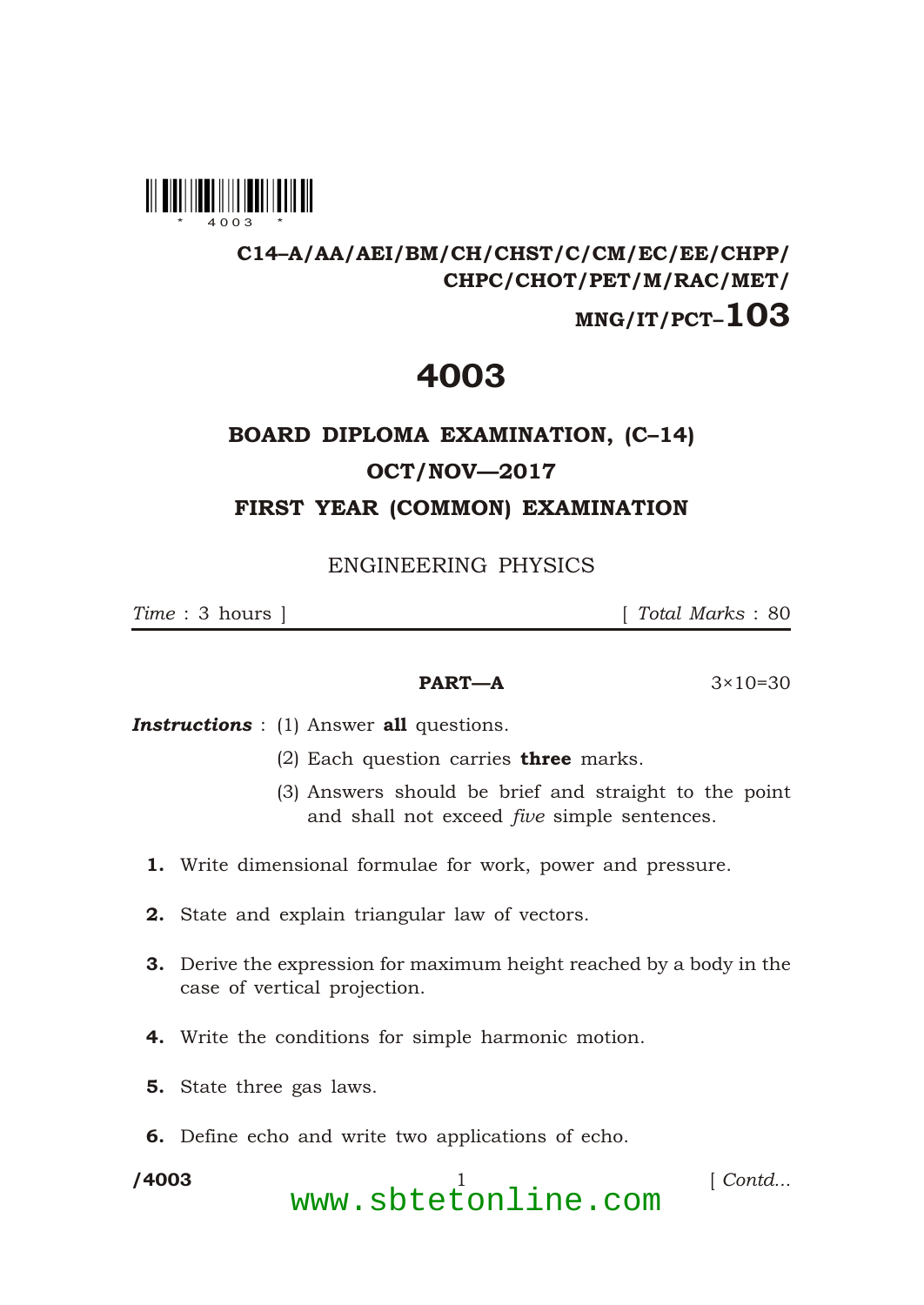- **7.** Define the terms  $(a)$  stress,  $(b)$  strain and  $(c)$  elasticity.
- 8. Define surface tension and write two examples.
- 9. Define magnetic field and magnetic line of force.
- 10. State three properties of superconductors.

$$
PART-B \t\t 10 \times 5=50
$$

*Instructions* : (1) Answer *any* five questions.

\*

- (2) Each question carries  $ten$  marks.
- (3) Answers should be comprehensive and the criterion for valuation is the content but not the length of the answer.

|       |  | 11. (a) Define vector product of two vectors and write any five<br>properties of vector product.<br>$2 + 5$                                                                                           |
|-------|--|-------------------------------------------------------------------------------------------------------------------------------------------------------------------------------------------------------|
|       |  | (b) Two equal vectors have their resultant is equal to either of<br>them. Then find the angle between two vectors.<br>3                                                                               |
|       |  | <b>12.</b> (a) Derive an expression for the time of flight and horizontal<br>range of a projectile in oblique projection.<br>$3+3$                                                                    |
|       |  | (b) An aeroplane flying horizontally with a speed of 270 kmph<br>releases a body at a height of 490 m from the ground. Find<br>when and where the body strikes the ground.<br>4                       |
|       |  | <b>13.</b> (a) Define three types of friction and show that<br>tan where<br>is coefficient of friction and is the angle of friction. $3+3$                                                            |
|       |  | (b) Write four methods for reducing friction.<br>4                                                                                                                                                    |
|       |  | 3<br>14. (a) Define work, power and energy.                                                                                                                                                           |
|       |  | (b) Derive the expression for the kinetic energy of a body.<br>4                                                                                                                                      |
|       |  | (c) A stone of mass $1 \text{ kg}$ is freely falling from a height of $10 \text{ m}$ .<br>Find its potential energy and kinetic energy after it has<br>travelled a distance of 2 m from the top.<br>3 |
| /4003 |  | Contd                                                                                                                                                                                                 |

www.sbtetonline.com